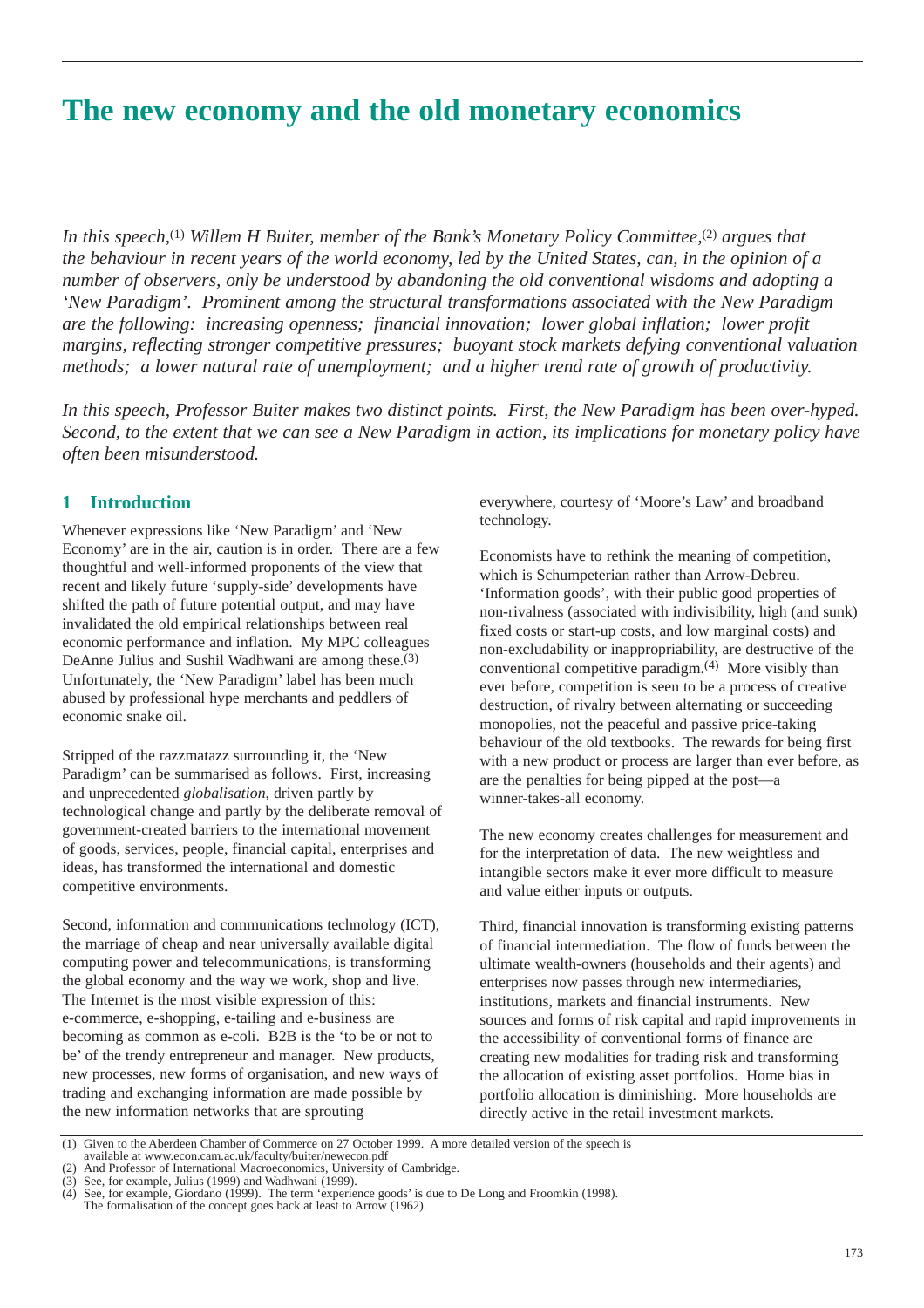Globalisation, ICT and financial innovation are not independent. New developments in information technology are among the technological forces driving globalisation and financial innovation. The removal of man-made obstacles to the international flow of funds encourages FDI and hostile cross-border take-overs.

Globalisation is not new. The current wave of globalisation started in the immediate post Second World War period. A highly globalised economy existed also in the second half of the 19th century, until the First World War and the inter-war crises caused the fragmentation of the global capitalist system (see Bordo, Eichengreen and Kim (1998) and Bordo, Eichengreen and Irwin (1999)).

Technological revolutions also did not start with the 'information age'. The industrial revolution gave us, more than 200 years ago, the systematic application of science and engineering to production, distribution and exchange. The information revolution pre-dates the industrial revolution. It started with the invention of the printing press and accelerated with the arrival of the telegraph, photography, the telephone, telex, radio, television, fax and photocopier.(1) Recognisable computers are almost 50 years old.

# **2 The 'New Paradigm' and the real economy**

The New Paradigm (globalisation and ICT) could have any or all of the following implications for the real economy of the United Kingdom.

- (1) The UK economy could become more open. This could manifest itself as enhanced trade in real goods and services or in financial claims; as increased international movements of real factors of production (including labour and physical capital) and of corporate headquarters and other organisational units. Know-how and technology also become more footloose. Finally, people can move more freely across national boundaries in any or all of their capacities: as workers, consumers, shoppers, portfolio holders, tax-payers and subsidy or benefit-seekers. This threatens national tax bases and puts upward pressure on national public spending programmes. It may lead to tax or subsidy competition between national or regional governments. It also creates incentives for intergovernmental co-operation and harmonisation of tax and benefit regimes, ie for fiscal policy cartels.
- (2) Global inflation could be lower.
- (3) There could be a permanent reduction in profit margins or mark-ups in many sectors.
- (4) Stock market valuations could be boosted to unprecedented levels.
- (5) The NAIRU (the equilibrium or natural rate of unemployment) could be lower than before.
- (6) The level or the underlying rate of growth of productivity could be higher than before.

## *2.1 Openness*

As regards increased international openness, it seems likely that there is more to come. For trade in goods and services, we are unlikely to see growth of the kind seen in the 1960s and 1970s, but a more gradual increase in import and export shares in GDP is on the cards. Exports and imports as shares of UK GDP are still about 5 percentage points below their pre First World War peak.

International trade in financial claims is intense for a rather limited range of financial instruments. In years to come, we are likely to see both an extension of this range of international financial instruments and a further gradual erosion of the home bias in the portfolio allocations of UK financial institutions. Labour mobility is likely to increase, but will remain small in relation to the UK labour force. Enterprises will become more footloose, with corporate headquarters, back-office operations and R&D establishments following in the wake of manufacturing assembly plants and call centres. FDI flows, bundling finance, technical expertise and managerial skills are likely to become more significant. The traffic will be two-way. In recent years inflows of FDI into the United Kingdom have grown rapidly. Outflows have grown even more rapidly.

The greater scope for tax-payers and benefit-seekers to move to jurisdictions with lower tax rates or more relaxed enforcement, and to jurisdictions with higher benefits and easier eligibility, will put increasing strains on the public finances everywhere. Unless more effective ways are found to link the liability for tax payments in a given jurisdiction to eligibility for benefits from public spending in the same jurisdiction, the threat of mobility of tax-payers and benefit recipients will severely constrain the fiscal authorities. I expect that governments all over the world will begin to think much more systematically about ways of enhancing the excludability of their public goods and services, and of linking entitlement to public goods and services to lifetime tax contributions. Without that, people will work where taxes are lowest and retire where retirement benefits are highest. National governments will be torn between tax and benefit competition and attempts at greater co-operation and harmonisation.

## *2.2 Financial innovation*

Financial globalisation and innovation are a mixed blessing. Properly functioning financial markets improve the global allocation of resources, by offering effective vehicles for channelling saving into domestic capital formation and

<sup>(1)</sup> The first known printed book, using block printing, came from China (AD 868). Block printing appeared in Europe during the late 1300s. Movable type using clay was invented in China during the 1000s. invented movable type in the 1300s. Europeans reinvented this particular wheel in the mid-1400s.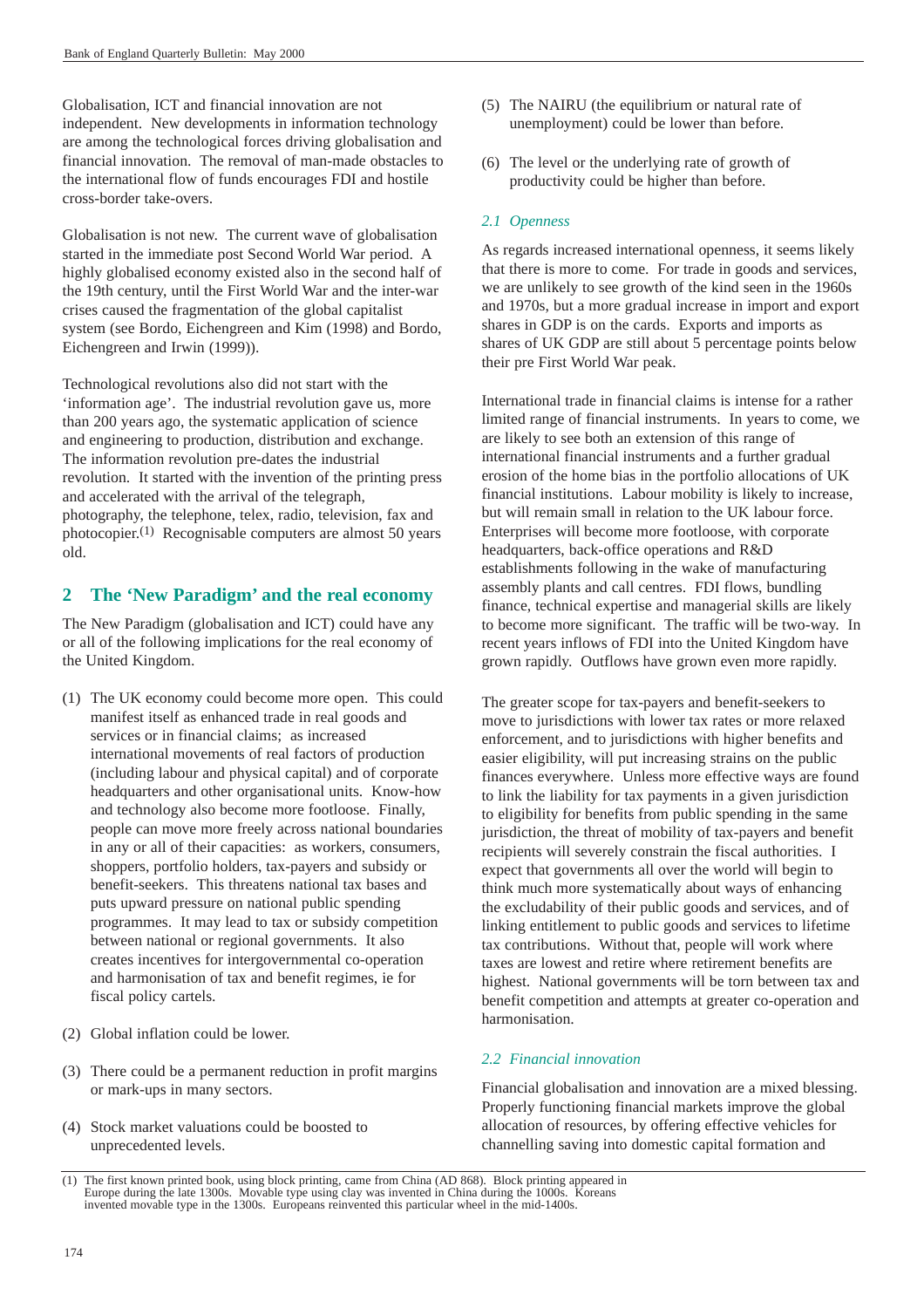foreign investment and by providing the means for efficient trading of risk. Efficient risk trading means that risk ends up with the economic agents and institutions most willing and able to bear risk. The superior availability of risk capital in the United States is widely thought to have contributed significantly to the New Economy lead the United States has taken.

Unfortunately, financial markets also can and do shift the non-diversifiable risk in the economy to the imprudent, the reckless, and the fraudulent. The misalignment of the private and social costs of risk that causes such perverse risk trading occurs for legal and institutional reasons and because of asymmetric information among the parties trading risk.

ICT provides unprecedented means for collecting and processing information and for tracking economic agents and performance across space and time. It also provides unprecedented means for concealing information or for creating false audit trails. Normal human greed and widespread access to the Internet, combined with ignorance and hubris, create an unhealthy and possibly dangerous stew of speculative excess at the retail level. Day traders and Internet financial chat rooms are manifestations of this.

When risk is mispriced and misallocated, financial crises and collapses can occur. Financial crashes and associated defaults and bankruptcies are socially costly because they involve a waste of real resources as well as a reshuffling of property rights. When that happens, the aggregate non-diversifiable risk in the economy is not just distributed inefficiently, but its total quantum is increased. Risk that should be diversifiable under orderly market conditions ceases to be so.

Despite inadequate supervision and regulation, the financial innovation process that started in the final quarter of the 20th century probably improves overall economic performance during normal times. It does, however, increase the likelihood of abnormal times—panics, manias and crashes—occurring, and exacerbates the scope and severity of financial crises.

#### *2.3 Global inflation*

The long-run trend in global inflation will be determined by the weighted sum of the various national inflation objectives, adjusted for the degree of seriousness with which they are pursued. There is no evidence that the rest of the world is likely, on balance, to pursue inflation objectives and to achieve inflation outcomes that are significantly different from those pursued and achieved in the United Kingdom.

We cannot be confident that the relative prices of commodities, hard or soft, to other internationally traded goods and services will have any clear trend. Even if they did, changes in the relative price of commodities and more highly processed goods and services have no straightforward implications for global inflation. Global inflation itself has no straightforward implications for UK inflation when the United Kingdom's nominal exchange rate floats.

In the short run, global inflation is driven in part by the global output gap, just as domestic inflation is driven, in part, by the domestic output gap. Commodity price inflation is more responsive to supply constraints in the producer nations and to changes in global economic activity than inflation in more broadly based indices of internationally traded goods and services.

#### *2.4 Stock market valuation*

It should be clear that reduced margins and unusually strong stock market valuations are uncomfortable bedfellows. Equation **(2.1)** is a fairly standard representation of stock market valuation, involving only minor hand-waving. The real value of the stock market index is denoted *V*, the stream of real profits  $\Theta$ , the risk-free real interest rate  $r$ , the growth rate of real profits  $g^{\theta}$ , and the equity risk premium  $\rho^{q}$ . *E<sub>t</sub>* is the expectation operator conditional on information available at time *t*. The term *F* is the fundamental valuation of the stock market.<sup>(1)</sup> *B* is the speculative bubble component.(2)

$$
V_t = F_t + B_t
$$
  
\n
$$
F_t = E_t \sum_{j=0}^{\infty} \left[ \prod_{k=0}^{j} \left( \frac{1 + g_{t+k}^{\theta}}{(1 + r_{t+k})(1 + \rho_{t+k}^q)} \right) \right] \Theta_t
$$
\n(2.1)

If  $\mu$  is the mark-up of price on unit labour cost and *Y* is real GDP, then (ignoring profit taxes):

$$
\Theta_t = \left(\frac{\mu_t}{1 + \mu_t}\right) Y_t \tag{2.2}
$$

I believe that recent ICT developments are making many markets more competitive and more contestable. Entry and exit in many industries is easier than before.(3) This is good news for consumers, for productivity and efficiency, and quite possibly for human happiness, but it is bad news for profits. In terms of equations **(2.1)** and **(2.2)**, the New Paradigm will boost the future path of real GDP, which is, other things being equal, good for profits, but it will depress margins,  $\mu$ , which is, other things

<sup>(1)</sup> Hall (1999) argues that this fundamental valuation should include not just the physical capital stock, but also 'intangible capital' or organisational capital. His empirical investigation does not, however, consider the possibility of persistent and significant monopoly rents.

<sup>(2)</sup> Rational speculative bubbles, ie bubbles that do not violate the no-arbitrage assumption of technically efficient financial markets, would have to satisfy  $E_t B_{t+1} = (1 + r_t)(1 + \rho_t^d) B_t$ .

<sup>(3)</sup> There are exceptions. If a private company manages to establish a monopoly of a product with strong network externalities which effectively becomes an industry standard, entry becomes very difficult and very large rents can be extracted.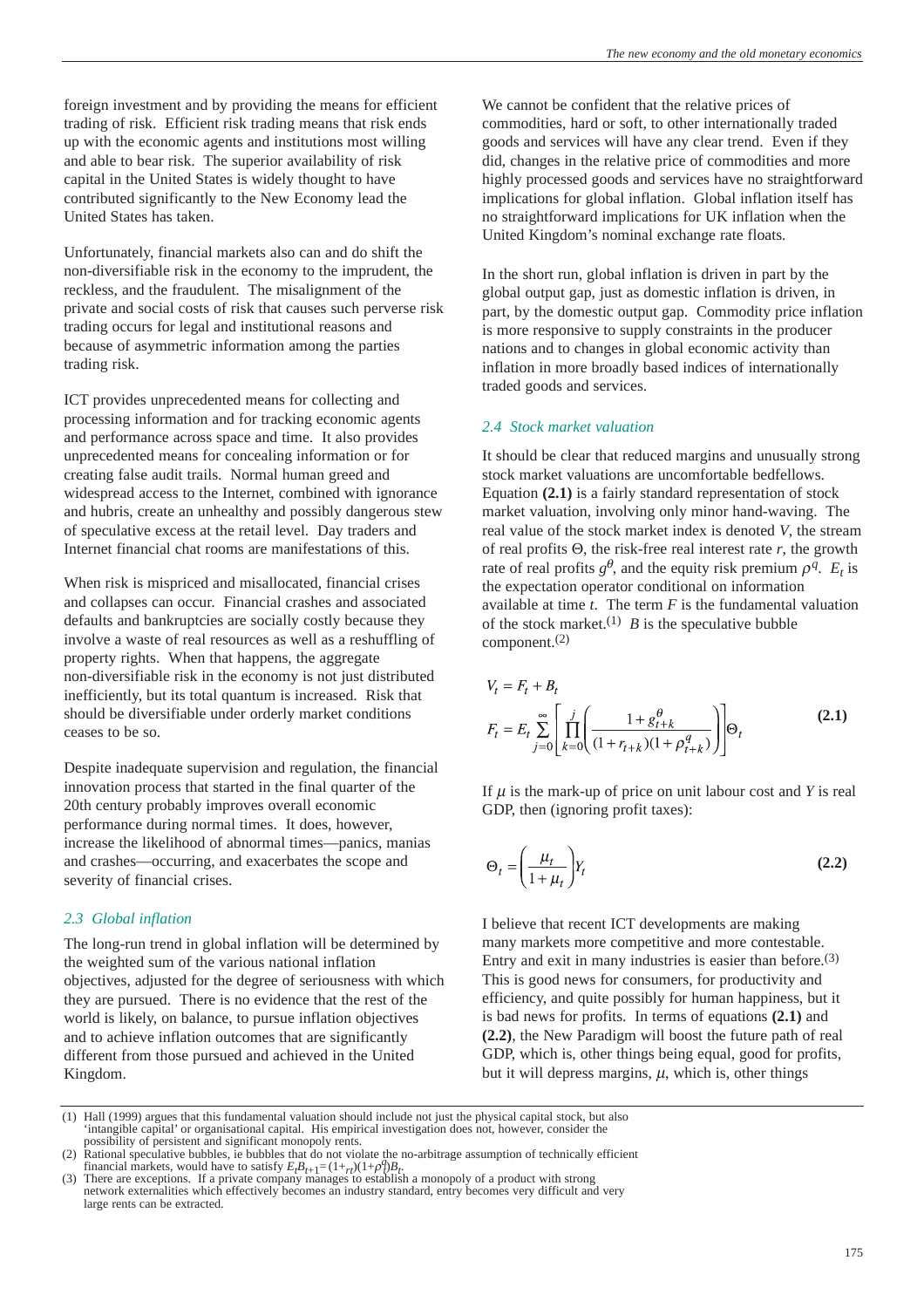being equal, bad for profits.<sup>(1)</sup> Valuations based on projections of earning growth, which imply that, before too long, profits will exhaust all of GDP, are not believable.(2)

Two misunderstandings distort a sensible discussion of stock market performance and the New Economy. The first is the view that the strength of stock markets globally, and especially in the United States, cannot be a bubble because the New Economy is a reality. The second is the view that the strength of stock markets during the past few years is a bubble and that therefore the New Economy is a figment of overexcited imaginations. I believe both views to be wrong. A radical restructuring of the economy *is* under way as a result of developments in ICT, globalisation and financial innovation. The United States is leading the way, but the phenomenon is spreading more widely. There also is a stock market bubble, concentrated in the fashionable e-everything sectors. Historically, spectacular stock market boom and bust episodes have often occurred during periods of rapid technological change. $(3)$ 

# *2.5 The nominal implications of real revolutions*

The key question raised by the 'New Paradigm' for the Monetary Policy Committee is: what do the supply-side developments captured under items (1) to (6) imply for monetary policy in the United Kingdom, assuming that the MPC continues to pursue its mandate, a symmetric inflation target of  $2\frac{1}{2}\%$  per annum for RPIX? I measure the stance of monetary policy through the behaviour over time of our main policy instrument, the short risk-free nominal rate of interest.(4)

Qualitative judgments on these phenomena are not enough. The actual magnitudes matter. Unfortunately, these are highly uncertain. In addition, all six developments are *real* phenomena. One of the key insights that macroeconomists and monetary economists can bring to the New Paradigm debate is the recognition that relative price changes, distributional changes and other structural changes have no straightforward, obvious implications for inflation or for the path of interest rates that supports a given inflation target.

# **3 Implications of the New Paradigm for UK monetary policy**

#### *3.1 Increasing openness and UK monetary policy*

Increasing openness of the United Kingdom does not have clear implications for the average level of interest rates that support the inflation target, short run or long run. Increasing openness to trade in goods and services implies that monetary policy, to the extent that it works through the exchange rate, will have a more powerful effect on the price level and a weaker effect on the real economy, because greater trade openness increases the responsiveness of domestic nominal costs and prices to the exchange rate. Increasing financial openness and integration may also make the exchange rate more volatile. There is no clear link to the average level of short nominal rates, however.

# *3.2 Lower global inflation and UK monetary policy*

The rate of inflation of world prices, including commodity prices, translated through the nominal exchange rate, is an important component of retail price inflation in the United Kingdom. In the long run, differences between the United Kingdom's rate of inflation and the inflation rate in the rest of the world that are due to differences among national monetary policies will be reflected in nominal exchange rate depreciation. Asymmetric shocks that cause shifts in the structure of the world economy and mandate changes in the relative price and cost configurations between the United Kingdom and its trading partners will lead to systematic violations of purchasing power parity (PPP).

It is difficult to establish a clear presumption that the relative prices charged and paid by UK PLC should rise or fall steadily. I therefore consider the benchmark of a constant structure of the global real economy. The United Kingdom pursues an unchanged inflation target with a market-determined exchange rate, and the inflation rate in the rest of the world reflects global monetary policy. Under these conditions, different rates of inflation in the rest of the world should not have any implications for the level of UK nominal interest rates in the long run. This argument assumes that the world real interest rate does

<sup>(1)</sup> The growth rate of profits is approximately equal to the sum of the growth rate of real GDP and the growth rate of the mark-up

<sup>(2)</sup> Take the United States as an example. The New York Federal Reserve has recently raised its (gu)es(s)timate of the trend growth rate of US real GDP to 3.5% per annum. Assume actual GDP will, on average, grow at the same rate as potential GDP. The share of profits in GDP has been stable (albeit subject to cyclical fluctuations) since Hannibal crossed the Alps (or since George Washington crossed the Delaware). The only realistic estimate for the long-run trend growth rate of real profits for US Inc therefore is 3.5% per annum. It is of course true that even broadly based stock market indices are not representative samples of the market capitalisation of US Inc. There is a strong bias towards larger firms; enterprises whose (relative) size is shrinking are dropped from the index and recent spectacular growth stocks are added. If earnings growth in the relatively recent past is a good guide to future earnings growth (that is, if earnings growth is positively correlated over time), the practice of dropping shrinking firms from the index and including expanding ones will permit the earnings growth of the firms included in most common stock indices to exceed the earnings growth of all firms. Sample selection bias due to truncation by relative size is no doubt present. (An interesting breakdown of the recent growth rates of operating earnings per share by economic sector for the S&P 500 can be found in Cohen and Napolitano (2000).) It is most unlikely that it can rationalise all or even most of the earnings-growth-on steroids-projections that we have seen recently.

<sup>(3)</sup> For a less bearish view, see Keating and Wilmot (1999).

<sup>(4)</sup> It is possible to rephrase these policy implications in terms of the implied behaviour of the money stock. For reasons of space, this is not done here. See Buiter (2000).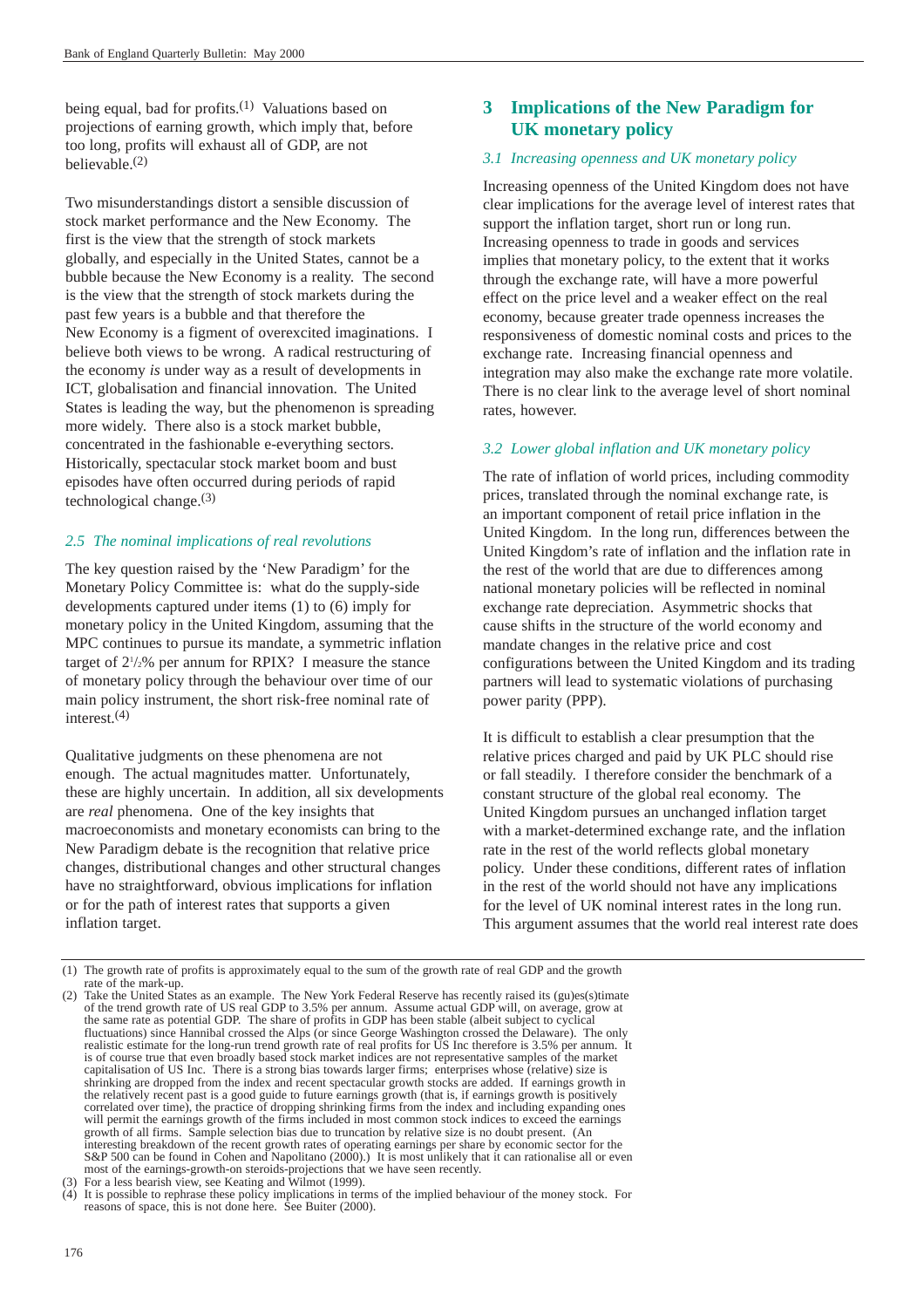not vary, in the long run, when the world inflation rate varies.

The same conclusion also applies in the short run if the United Kingdom is perfectly integrated in the international financial system. In an internationally financially integrated economy, the domestic short nominal rate of interest is related to the foreign short nominal interest rate through expectations of future exchange rate depreciation and a currency risk premium.<sup>(1)</sup> Let  $i_t$  be the one-period short UK nominal interest rate between periods  $t$  and  $t+1$ ,  $i^f$  the world short nominal rate, *s* the (logarithm of the) nominal spot exchange rate (defined as the price of foreign exchange in terms of sterling),  $\sigma_{t+1} = s_{t+1} - s_t$  the proportional rate of depreciation of the nominal spot exchange rate, and  $\rho^s$  the foreign exchange risk premium. Then:

$$
i_t = i_t^f + E_t \sigma_{t+1} + \rho_t^s \tag{3.1}
$$

Perfect financial integration means that the currency risk premium is independent of domestic and foreign monetary and financial policy actions. Since the risk premium is invariant to policy, it can be ignored in what follows. Without the foreign exchange risk premium, **(3.1)** implies uncovered interest parity (UIP), ie:

$$
i_t = i_t^f + E_t \sigma_{t+1}
$$
\n(3.2)

The United Kingdom is small in the global financial markets, so I take *i<sup>f</sup>* to be exogenous. The (*ex ante*) domestic short real interest rate equals the short nominal interest rate minus the expected rate of inflation. I take the rate of inflation to be the rate of inflation of the retail price index, our inflation target.<sup>(2)</sup> Let  $\tilde{p}$  be the (logarithm of the) retail price index (RPI) and  $\tilde{\pi}$  the rate of inflation of the RPI, ie  $\tilde{\pi}_{t+1} = \tilde{p}_{t+1} - \tilde{p}_t$ . It follows that:

$$
r_t + E_t \tilde{\pi}_{t+1} \equiv i_t \tag{3.3}
$$

The RPI is a weighted average of the price index of domestic value added, *p*, and the index of world prices, *p\*f*, translated into domestic currency. Let the share of imports in the RPI index be  $\alpha$ . The world rate of inflation is denoted  $\pi^{\mathcal{F}}$ . Then:

$$
\tilde{\pi}_t = (1 - \alpha)\pi_t + \alpha(\pi_t^{*f} + \sigma_t)
$$
\n(3.4)

The (*ex ante*) world short real interest rate, *r<sup>f</sup>* , is defined as follows:

$$
r_t^f \equiv i_t^f - E_t \pi_{t+1}^{*f} \tag{3.5}
$$

Since the United Kingdom is too small to influence the world rate of inflation, the world real rate of interest is also taken to be exogenous.

If the fall in the expected world rate of inflation is not accompanied by any fall in the world real interest rate, it must be matched by a fall in the world nominal interest rate. In that case, the lower world inflation rate would be translated into a matching increase in the rate of depreciation of sterling, with no impact on short nominal rates in the United Kingdom or on the UK rate of RPI inflation, short run or long run. Although the real world is apt to be a bit messier, this is the obvious benchmark.

## *3.3 Lower profit margins and UK monetary policy*

A reduction in profit margins, or in the mark-up on unit variable costs, can result either from intensification of product market competitive pressures (a reduction in the degree of monopoly power of a firm in the markets for its products) or from a weakening of a firm's competitive position in the market for its inputs—labour, raw materials etc. Such changes in firms' competitive positions correspond, at the level of the economy as a whole, to a distributional change, away from profits and towards labour income.

Consider the following simple example. The bundle of goods and services entering the RPI, denoted *Q*, is produced using labour, capital and imported inputs. Let *W* be the money wage, *L* employment, *P<sup>f</sup>* the domestic currency price of imported inputs, *N* the quantity of imported inputs,  $\rho_K$  the nominal rental rate of capital and *K* the capital stock. Output is produced using a well-behaved, constant returns to scale production function,  $Q = AF(K, L, M)$ , where *A* is the level of total factor productivity. A monopolistically competitive firm maximises pure profits,  $\tilde{P}Q - \rho_K K - WL - PfN$ . Assume that input markets are competitive. Let  $\varepsilon(Q) = -\frac{\tilde{P}(Q)}{z \cdot z}$  $\tilde{O}'P(O)$ be the price elasticity of demand. Nominal accounting profits are denoted  $\hat{\Theta}$ , where  $\hat{\Theta} \equiv P\Theta$  and *P* is the GDP deflator. It is the sum of pure profits and the rental income of capital. Using the first-order conditions for profit

maximisation,  $\hat{\Theta} = \tilde{P}A[F_KK + \frac{1}{2}(F_LL + F_MN)].$ 

Value added for the domestic economy is the sum of accounting profits and wage income:  $PY = \hat{\Theta} + WL$ . This permits us to write the value-added deflator as a mark-up on unit labour cost, as follows:

$$
P = (1 + \mu) \frac{WL}{Y}
$$
 (3.6)

The proportional mark-up on unit labour cost, denoted  $\mu$ , is given by:

$$
\mu = \frac{F_K \frac{K}{L} + \frac{1}{\varepsilon} (F_L + F_N \frac{N}{L})}{F_L \left(\frac{\varepsilon - 1}{\varepsilon}\right)}\tag{3.7}
$$

For recent surveys on global financial integration, see Oxford Review of Economic Policy (1999).

<sup>(2)</sup> The distinction between RPI and RPIX does not matter for the argument under consideration.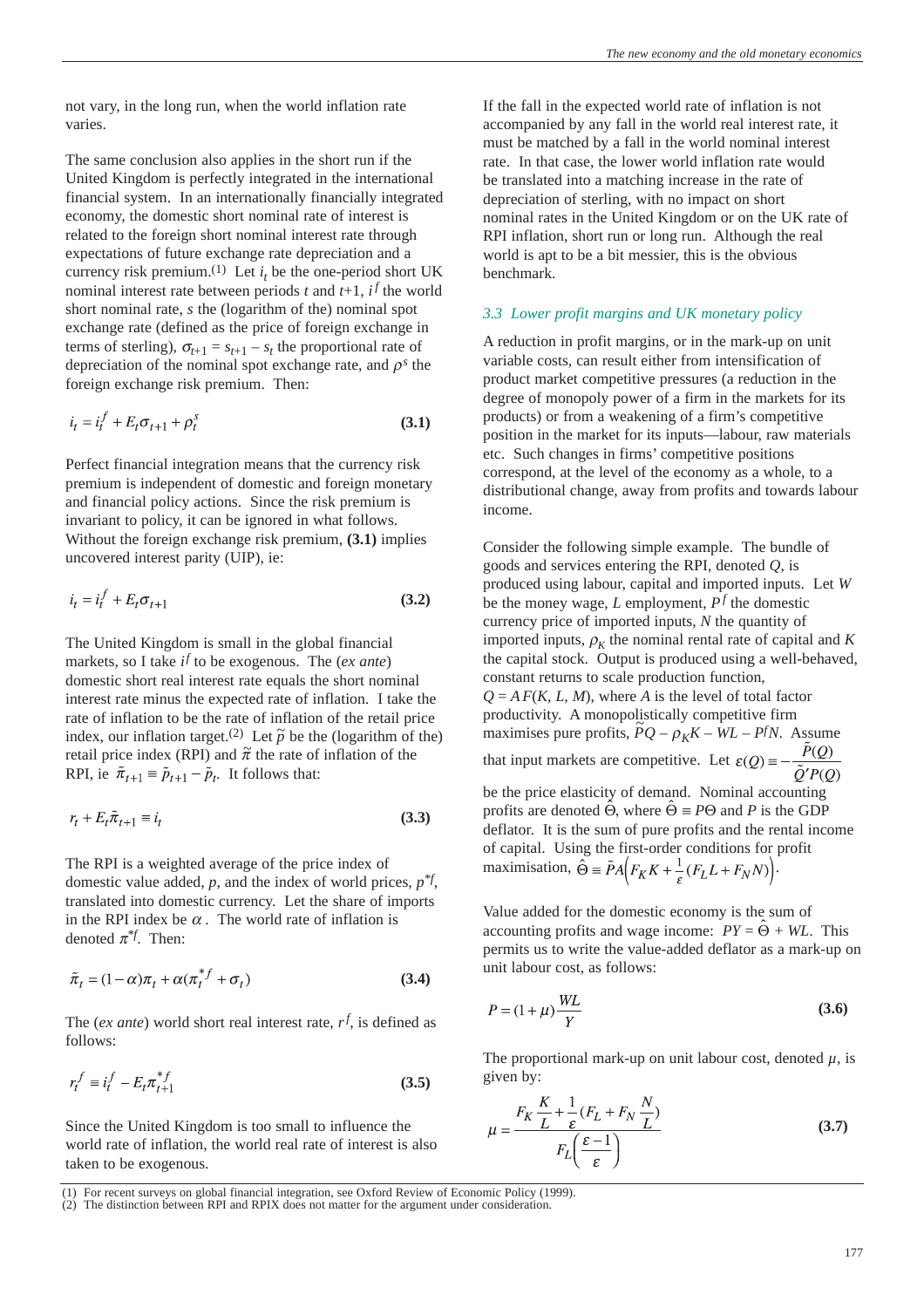With a profit-maximising monopolist,  $\varepsilon > 1$ , and the mark-up is positive and decreases with the elasticity of demand. In general, the mark-up will also depend on the input ratios. When the production function is Cobb-Douglas,  $Q = AK^{\alpha}L^{\beta}N^{1-\alpha-\beta}$ ;  $0 < \alpha, \beta, \alpha+\beta < 1$ , the mark-up simplifies to **(3.8)**, which is independent of input intensities:(1)

$$
\mu = \frac{1 + (\varepsilon - 1)\alpha}{(\varepsilon - 1)\beta} \tag{3.8}
$$

A decline in the mark-up,  $\mu$ , is a reduction in the *ratio* of price to unit labour cost. There is nothing in this mark-up change *per se* that tells us anything about the behaviour of nominal prices and wages. This reduction in margins could be achieved, for a given path of nominal labour costs per unit of output, through lower prices. Theoretically, such a lower path of the price level could be achieved through a single, discrete drop in the price *level*; in practice there is likely to be a gradual approach to the new equilibrium price level path, ie there is likely to be a temporary reduction in the rate of inflation. A lower mark-up could also be achieved, for given paths of money prices and productivity, with a higher path of money wages, or with a higher price level path if it were accompanied by an even larger proportional increase in the path of money wages.

In order to determine the impact of lower structural margins on price inflation, we must simultaneously determine what happens to money wage inflation. A Keynesian approach to short-run wage and price dynamics, like the one proposed in Section 3.5 below, suggests that money wage inflation is unlikely to be positively affected by a fall in margins, when this fall in margins is the result of more intense competition in the product markets. Permanently lower margins due to more intense product market competition would produce a lower path of the price level. In the real world, this will show up as a temporary dip in the rate of inflation. This means that, in the short run, short nominal interest rates can be lower than they were before, and lower than they would have been in the absence of the fall in margins, without this endangering the inflation target.

In the medium and longer run, money wage inflation ceases to be anchored in the past. It is always influenced significantly by expected future price inflation. We cannot explain inflation with inflation. We need a further inflation anchor from outside the realm of the real economic relationships. That inflation anchor is provided by the MPC's pursuit of an unchanged inflation target. If the fall in margins is not associated with other structural changes in the economy, the path of nominal interest rates will return to where it would have been in the absence of the fall in margins.

It is not difficult to think of other changes in the transmission mechanism that could be the result of a change in margins. Redistribution from profits to wages, if wage-earners have, on average, higher propensities to spend than the recipients of profit income, would widen the output gap, putting upward pressure on inflation. Alternatively, the intensification of competitive pressures reflected in the lower structural margins could reduce 'X-inefficiency' and organisational slack in firms. This would represent an increase in total factor productivity, which would exercise temporary downward pressure on inflation.

# *3.4 A stock market boom and UK monetary policy*

Asset prices, including the exchange rate, bond prices, land and house prices and equity prices, are not a target of monetary policy. Asset prices and asset price inflation only matter to the policy-maker because they are part of the transmission mechanism of monetary policy. If equity prices are high or rising fast because of fundamental New Economy developments, the influence of equity values on consumption and investment, and through that on inflation, is of interest to the policy-maker. The same is true if equity prices are, in part, driven by a speculative bubble. As long as the bubble persists, it will influence consumption and investment, and through that the balance between aggregate demand and aggregate supply and the rate of inflation. Since bubbles do not persist indefinitely, two questions arise. First, should the monetary authorities try to puncture the bubble? Second, should their actions while the bubble persists aim to anticipate the eventual collapse of the bubble?

Bubbles are, by definition, not driven by fundamentals. There is no reason why changes in one of the fundamentals (the rule governing the monetary instrument) would have any effect on the bubble. Policy can only influence the fundamental valuation component, *F*. It does not make sense to try and influence the fundamental valuation, *F*, to offset the bubble, *B*. First, we are by no means confident about the decomposition of the observed equity valuation into its bubble and fundamental components. Second, if and when the bubble collapses, it would be extremely difficult to 're-set' the fundamental valuation at the value it would have achieved in the absence of the bubble. Trying to influence or even puncture the bubble through 'non-fundamental' policy actions, eg open-mouth operations such as expostulations on 'irrational exuberance', is also likely to be a two-edged sword. There would seem to be no alternative but to live with the bubble.

Modifying policy in anticipation of the bubble's collapse is unlikely to be helpful. Should the monetary authority, faced with a speculative stock market boom, loosen policy in anticipation of an eventual future crash of uncertain timing and magnitude? In my view, all the authorities can do is to reveal their reaction function, ie their contingent response to a dramatic fall in equity values. This does not mean that the authorities underwrite the bubble, or provide free insurance to equity owners against the risk of a collapse. Giving the

<sup>(1)</sup> Note that  $\varepsilon$ , the price elasticity of demand, need not be a constant. Different models can produce either procyclical or countercyclical behaviour of the mark-up.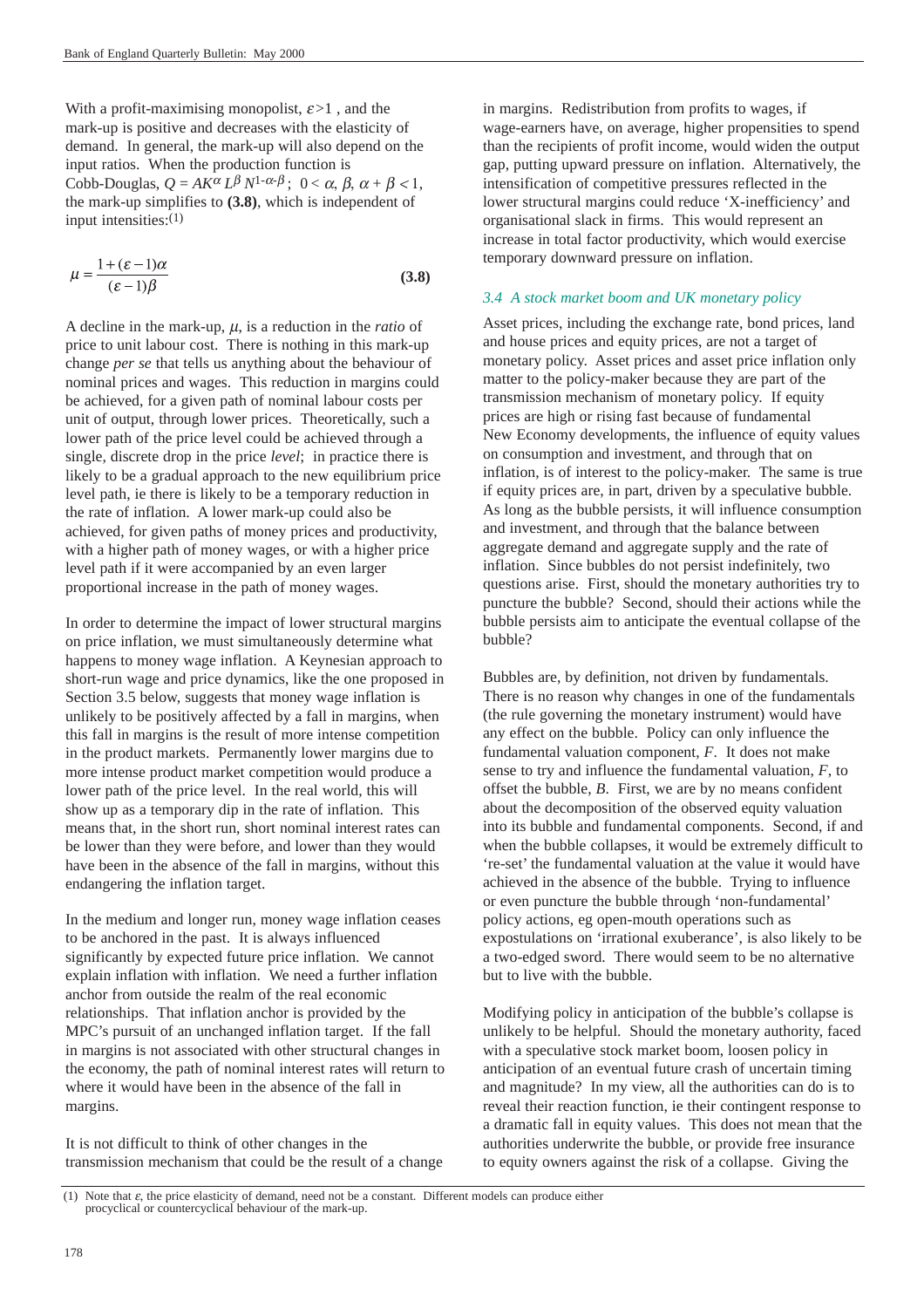markets a free stock market put at an overvalued strike price would, if anything, feed the bubble. A bursting bubble would, at the very least, weaken consumption and investment demand. It could also create a financial crunch and liquidity squeeze, if significant amounts of private borrowing have been secured, directly or indirectly, against the overvalued stocks. The authorities can do no more than commit themselves to minimising the damage to the real economy, and to cleaning up the mess when the bubble bursts.

## *3.5 A fall in the NAIRU and UK monetary policy*

A lower NAIRU or equilibrium rate of unemployment has no straightforward implications for the path of short nominal rates that supports an unchanged inflation target. This is because, for any given path of the actual unemployment rate, a lower NAIRU will put downward pressure on the growth rate of *expected real* wages.

A simple example of a model with this property is an open-economy adaptation of the Taylor overlapping contracts model. The Buiter-Jewitt (1981) version of the Taylor model has staggered, overlapping *real* wage contracts rather than the staggered overlapping *nominal* wage contracts of the original. We restrict the analysis to a two-period contract. Lower-case symbols denote the natural logarithm of the corresponding upper-case symbol; *U* is the actual unemployment rate and *UN* the NAIRU or the natural rate of unemployment. Money contracts last for two periods. In each period, half the labour force negotiates a new contract. The money wage contract negotiated this period,  $\omega_t$ , achieves a level of the expected average real contract wage over the life of the contract, which depends positively on the real contract wage negotiated last period and the real contract wage expected to be negotiated next period. It also depends on the average unemployment rate expected over the life of the contract. Finally, it depends on an index of the target real wage, denoted  $\bar{\tau}$ . One would expect the growth rate of the target real wage,  $g_t = \Delta \overline{\tau}_t = \overline{\tau}_{t-} - \overline{\tau}_{t-1}$ , to track the trend rate of growth of labour productivity.

$$
\omega_{t} - \frac{1}{2}(\tilde{p}_{t} + E_{t} \tilde{p}_{t+1}) - \bar{\tau}_{t}
$$
\n
$$
= \gamma E_{t} [\omega_{t+1} - \frac{1}{2}(\tilde{p}_{t+1} + \tilde{p}_{t+2}) - \bar{\tau}_{t+1}]
$$
\n
$$
+ (1 - \gamma)[\omega_{t-1} - \frac{1}{2}(\tilde{p}_{t-1} + \tilde{p}_{t}) - \bar{\tau}_{t-1}]
$$
\n
$$
- \frac{1}{2} \psi(U_{t} + E_{t} U_{t+1})
$$
\n(3.9)

 $\psi > 0$ ;  $0 \leq \gamma < 1$ 

We can use **(3.9)** to solve for the current real contract wage as a function of last period's real contract wage and of

```
(1) The other solution is as follows:<br>
\omega_t - \frac{1}{2}(\tilde{p}_t + E_t \tilde{p}_{t+1}) - \bar{\tau}_t = \left(\frac{1-\gamma}{\gamma}\right) [\omega_{t-1} - \frac{1}{2}(\tilde{p}_{t-1} + \tilde{p}_t) - \bar{\tau}_{t-1}] - \frac{\psi}{2\gamma} \left[ U_t + 2 \sum_{i=1}^{\infty} E_t U_{t+i} \right]
```
current and anticipated future values of the fundamental, unemployment. There are two solutions. The sensible one is given in equation  $(3.10)$ :<sup>(1)</sup>

$$
\omega_{t} - \frac{1}{2}(\tilde{p}_{t} + E_{t} \tilde{p}_{t+1})
$$
\n
$$
= \omega_{t-1} - \frac{1}{2}(\tilde{p}_{t-1} + \tilde{p}_{t})
$$
\n
$$
+ \bar{g}_{t} - \frac{\psi}{2(1-\gamma)} \left[ U_{t} + \sum_{i=t}^{\infty} \left( \frac{\gamma}{1-\gamma} \right)^{i-1} \frac{1}{1-\gamma} E_{t} U_{t+i} \right] (3.10)
$$

This solution only makes sense when  $\gamma$  < 0.5, ie the wage-setting process must be mainly backward-looking.(2) When the unemployment rate is expected to remain constant, the equation becomes:

$$
\omega_{t} - \frac{1}{2}(\tilde{p}_{t} + E_{t}\tilde{p}_{t+1}) = \omega_{t-1} - \frac{1}{2}(\tilde{p}_{t-1} + \tilde{p}_{t}) + \frac{1}{g_{t}} - \frac{\psi}{2(1-\gamma)}U_{t}
$$
\n(3.11)

The average wage paid in period  $t$ ,  $w_t$ , is the average of the current and previous contract wage,  $w_t = \frac{1}{2}(\omega_t - \omega_{t-1})$ . Equation **(3.6)** can be rewritten as  $p = \mu + w + l - y$ .

The relationship between the RPI, the domestic value-added deflator and import prices can be written as:

$$
\tilde{p} = (1 - \alpha)p + \alpha(p^f + s)
$$
\n(3.12)

Let  $g_t \equiv y_t - y_{t-1} - (l_t - l_{t-1})$  be the growth rate of labour productivity and  $\rho_t \equiv s_t + p_t^{*f} - p_t$  the real exchange rate. It follows that:

$$
\Delta \omega_t = \frac{1}{2} (E_t \tilde{\pi}_{t+1} + \tilde{\pi}_t) + \overline{g}_t
$$
  
- 
$$
\frac{\psi}{2(1-\gamma)} \left[ U_t + \sum_{i=1}^{\infty} \left( \frac{\gamma}{1-\gamma} \right)^{i-1} \frac{1}{1-\gamma} E_t U_{t+i} \right]
$$
(3.13)

Since  $\tilde{\pi}_t = \frac{1}{2} \Delta \omega_t + \frac{1}{2} \Delta \omega_{t-1} + \Delta \mu_t - g_t + \Delta \rho_t$ , this model exhibits inflation persistence and not merely price *level* persistence:

$$
\tilde{\pi}_t = \frac{1}{4} \Big[ E_t \tilde{\pi}_{t+1} + \tilde{\pi}_t + E_{t-1} \tilde{\pi}_t + \tilde{\pi}_{t-1} \Big] + \Delta \mu_t - g_t + \Delta \rho_t
$$
\n
$$
+ \frac{1}{2} \Bigg[ \overline{g}_t - \frac{\Psi}{2(1-\gamma)} \Bigg( U_t + \sum_{i=1}^{\infty} \Bigg( \frac{\gamma}{1-\gamma} \Bigg)^{i-1} \frac{1}{1-\gamma} E_t U_{t+i} \Bigg) \Bigg] (3.14)
$$
\n
$$
+ \frac{1}{2} \Bigg[ \overline{g}_{t-1} - \frac{\Psi}{2(1-\gamma)} \Bigg( U_{t-1} + \sum_{i=1}^{\infty} \Bigg( \frac{\gamma}{1-\gamma} \Bigg)^{i-1} \frac{1}{1-\gamma} E_{t-1} U_{t-1+i} \Bigg) \Bigg]
$$

It makes little economic sense, unless  $\gamma=1$ , the purely forward-looking case, which I am not considering. When  $\gamma$  < 0.5 (ie when the model is more backward-looking than forward-looking), the real wage growth process becomes non-stationary, and it is more non-stationary, the smaller is  $\gamma$ . When  $\gamma$  > 0.5, the autoregressive component in the real wage process is stationary, but the infinite sums for the forcing variables

will explode, even when the forcing variables are constant.<br>(2) If  $\gamma$  > 0.5, the infinite sums in (3.10) would not converge, even if the target growth rate of real wages and the unemployment rate were constant.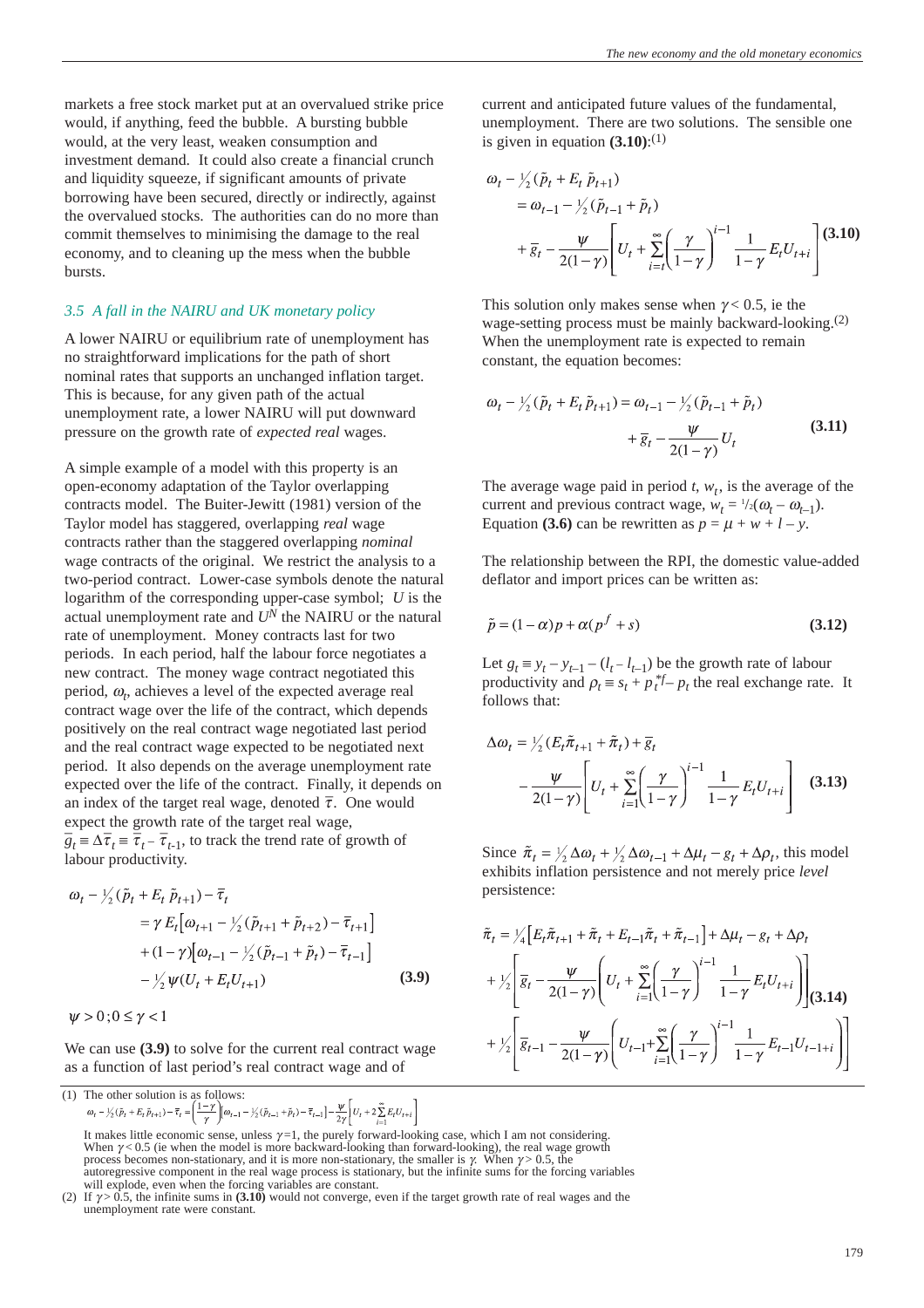From **(3.13)**, lower expected real wage growth can mean lower money wage inflation, if the expected rate of price inflation is unchanged. It can mean unchanged money wage inflation if the expected rate of price inflation falls. It is even consistent with rising money wage inflation if the expected rate of price inflation rises even more.

From equation **(3.13)**, we also see how current-period contract wage inflation depends on RPI inflation during the current period and on current expectations of next period's RPI inflation. Since the current inflation rate of average money wages is a weighted average of current and last period's contract wage inflation,  $\Delta w_t = \frac{1}{2} (\Delta \omega_t + \Delta \omega_{t-1}),$ the RPI inflation augmentation term in the equation for the inflation rate of average money wages is:

$$
\frac{1}{4} \left( E_t \tilde{p}_{t+1} + \tilde{\pi}_t + E_{t-1} \tilde{\pi}_t + \tilde{\pi}_{t-1} \right) \tag{3.15}
$$

This 'RPI inflation augmentation term' includes both past RPI inflation and past expectations of current RPI inflation (as well as current RPI inflation and current expectations of future RPI inflation).

With the RPI inflation augmentation term in the money wage equation partly predetermined, lower expected real wage growth is likely to mean lower money wage growth in the short run. Given an unchanged mark-up and an unchanged growth rate of labour productivity, price inflation on the GDP deflator measure will also be lower in the short run than it would otherwise have been. Once the influence of inherited nominal contracts wears off, however, the lower NAIRU only has implications for the path of *real wages*, not for price inflation or money wage inflation separately. Monetary policy maps real wage growth into money wage growth and inflation in the long run.

I define the NAIRU, *UN*, as the constant unemployment rate that would be consistent with a constant rate of inflation, a constant share of labour in value added (ie a constant mark-up), a constant real exchange rate, a constant growth rate of labour productivity and a constant growth rate of target real wages. This very long-run definition of the NAIRU implies that:

$$
U^N \equiv \psi^{-1}(1 - 2\gamma)[\overline{g} - g] \tag{3.16}
$$

Substituting **(3.16)** into **(3.11)**, we can write the real contract wage adjustment equation, when the actual unemployment rate is constant, as follows:(1)

$$
\omega_{t} - \frac{1}{2}(\tilde{p}_{t} + E_{t}\tilde{p}_{t+1}) = \omega_{t-1} - \frac{1}{2}(\tilde{p}_{t-1} + \tilde{p}_{t}) + g - \frac{\psi}{1 - 2\gamma}(U - U^{N})
$$
\n(3.17)

Thus, in the short run, with current contract wage inflation in part anchored to past expectations and past actual inflation, a reduction in the natural rate of unemployment will exercise downward pressure on currently negotiated money wage settlements. Short-run nominal interest rates can be lower than they would have been otherwise. Over time, the actual unemployment rate will, partly through the automatic servomechanism of a market economy and partly through deliberate policy actions, follow the natural rate down to its new lower level. At that point, nominal interest rates will have to revert to the level where they would have been in the absence of a fall in the natural rate of unemployment, if an unchanged inflation target is to be met.

## *3.6 Higher trend productivity growth and UK monetary policy*

An increase in the growth rate of trend productivity has no straightforward implications for inflation and for the path of nominal interest rates consistent with a given inflation target, even in the short run. The common assertion that it will reduce the rate of inflation, or that it permits lower nominal rates without endangering the inflation target, appears to be based on one of two misconceptions.

The first is a partial-equilibrium, 'cost-plus' view of price determination. For simplicity, I assume the real exchange rate is constant. The rate of inflation of the value-added deflator,  $\pi_t = p_t - p_{t-1}$ , is the growth rate of unit labour costs,  $\Delta w - g$ , plus the growth rate of margins,  $\Delta \mu$ .

$$
\pi = \Delta w - g + \Delta \mu \tag{3.18}
$$

Holding constant the growth rate of money wages, a higher growth rate of productivity will reduce the growth rate of unit labour costs. If margins do not increase, this will mean lower price inflation. However, the target growth rate of real wages is unlikely to be constant when the growth rate of productivity increases. For a given path of unemployment, expected real wage growth can be expected to increase in line with the underlying growth rate of labour productivity. This need not be the case if the productivity growth reflects changes in labour market institutions and practices that weaken the bargaining strength of labour, but it is a useful benchmark.

With expected real wage growth rising in line with trend productivity growth, the effect of higher productivity growth on money wage growth depends entirely on the behaviour of expected inflation. Assume the public does not make systematic errors when it forms its inflation expectations. In that case, the behaviour of money wage inflation moves, other things being equal, one-for-one with price inflation. With price inflation moving one-for-one with wage inflation (given productivity growth and given the mark-up), there is no way we can explain what happens to price inflation and wage inflation individually. Again, we need monetary

<sup>(1)</sup> For notational simplicity, I assume that the growth rate of productivity, the target growth rate of real wages and the actual unemployment rate are all constant.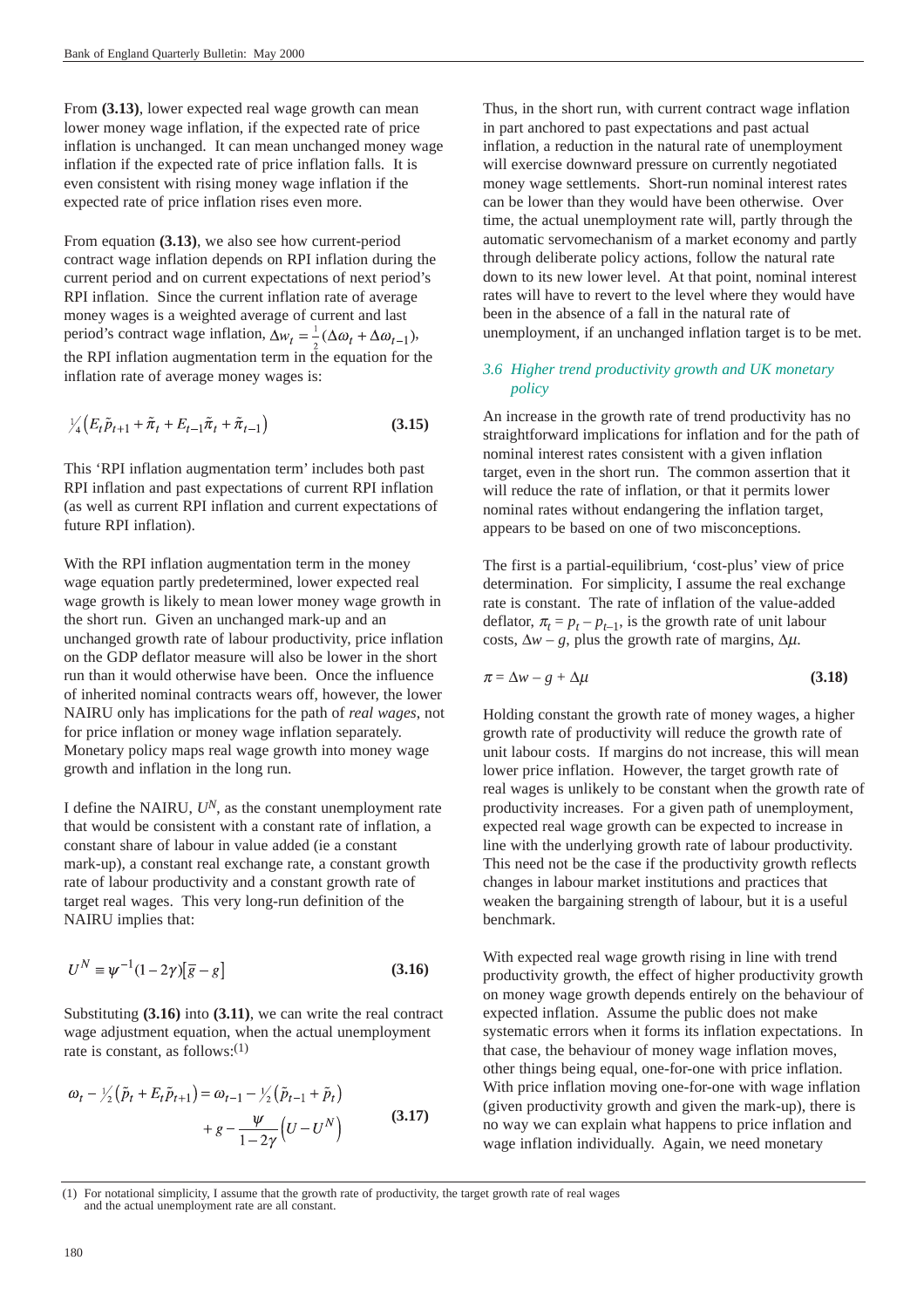policy to translate changes in expected real wage growth into paths for price inflation and money wage inflation.

The second simple productivity-growth-to-inflation nexus is based on a misinterpretation of the most basic identity in macroeconomics, the equation of exchange. Let *M* be the nominal stock of money and *V* the income velocity of circulation of money. So:

$$
MV = PY \tag{3.19}
$$

In growth rate form this identity can be rewritten as:

$$
\pi = \Delta m + \Delta v - \Delta y \tag{3.20}
$$

Those who argue that higher productivity growth means lower inflation make two implicit assumptions. First, higher productivity growth means higher output growth. The correct statement would be that, other things being equal, higher productivity growth means a higher growth rate of *potential* output. To translate potential output growth into actual output growth, the proper quantum of aggregate demand needs to be in place. Second, monetary policy somehow fixes the growth rate of nominal GDP, or the growth rate of the nominal money stock, corrected for changes in velocity.

The growth rate of nominal GDP is not an instrument of monetary policy. Normally it is not a target either. $(1)$ Simple, but descriptively realistic, monetary policy rules like the Taylor rule for the short nominal rate of interest or the McCallum rule for the growth rate of the nominal stock of base money, do not support, out of steady state, a constant growth rate of nominal GDP in the face of an increase in the growth rate of potential GDP.

According to the Taylor rule, the short nominal interest rate moves more than one-for-one with (actual and expected) inflation, and also responds positively to the output gap. Let  $\tilde{\pi}^*$  be the target inflation rate,  $\overline{r}$  the long-run real interest rate and  $\bar{y}$  capacity output, then:

$$
i_t = E_t \overline{r}_t + E_t \tilde{\pi}_{t+1} + \delta_1 (\tilde{\pi}_t - \tilde{\pi}^*) + \delta_2 (y_t - \overline{y}_t)
$$
  

$$
\delta_1, \delta_2 \ge 0
$$
 (3.21)

The McCallum rule makes the growth rate of base money a decreasing function of the deviation of inflation from its target and of the output gap:

$$
\Delta m_t = \Delta \bar{y}_t + E_t \tilde{\pi}_{t+1} - \gamma_1 \left( \tilde{\pi}_t - \tilde{\pi}^* \right) - \gamma_2 \left( y_t - \bar{y}_t \right)
$$
  
(3.22)  

$$
\gamma_1, \gamma_2 \ge 0
$$

The transitional dynamics of the velocity of circulation of money are one of the abiding mysteries of empirical monetary economics. Common models of money demand make the money-income ratio or the money-consumption ratio a decreasing function of the opportunity cost of money. In what follows I interpret money narrowly, as non interest bearing central bank money or base money. The pecuniary opportunity cost of holding this rate of return dominated asset is the short nominal rate of interest. A representative long-run money demand function would be:

$$
m - p - y \equiv -v = \eta_0 - \eta_1^i
$$
  
\n
$$
\eta_1 > 0
$$
\n(3.23)

In the long run, ie along a balanced growth path, velocity is constant. Therefore, across steady states, a constant growth rate of the nominal money stock supports a one-for-one reduction in the rate of inflation when the growth rates of potential and actual output rise. If the central bank is charged with achieving an unchanged inflation target, the steady-state growth rate of the nominal money stock would rise one-for-one with the growth rates of actual and potential output.

The fact that the operational monetary policy instrument, in the United Kingdom and elsewhere, is a short nominal interest rate, the two-week repo rate in the United Kingdom, matters for the long-run response of the price *level* to shocks. When the nominal interest rate is either set exogenously, or, as in the case of the Taylor rule, is a function only of real variables, the behaviour of the nominal variables, ie the price *level* and the *levels* of the money wage and the nominal money stock paths, is different from what it would be if (the growth rate of) the nominal money stock were the instrument of policy along the lines of the McCallum rule. This is true even in the long run and even if the monetary growth rule targets and achieves the same long-run inflation rate as the nominal interest rate rule.

If there are no nominal rigidities, nominal interest rules result in price level or nominal indeterminacy.(2) While the rate of inflation, the growth rate of the nominal money stock and all other real variables are determinate, the price level sequence and the nominal money stock sequence are not. In our neo-Keynesian model, the initial value of the price level and/or the money wage is anchored in history. There is no nominal indeterminacy, but the long-run values of the price level, the money wage and the nominal money stock are 'hysteretic' or path-dependent. They depend on the initial conditions. Under a nominal interest rate rule like the Taylor rule, a real, structural change, such as a permanent lowering of margins, results in a permanently lower path of the price level, even though it will have no permanent effect on the rate of inflation. This would not be the case under a monetary rule like the McCallum rule, which would support

(1) There have been proposals that monetary policy should target nominal GDP growth, but no monetary

authority has adopted such a target.

This will not be the case if the nominal interest rate is made a function of some nominal variable, such as past, current or anticipated values of the nominal money stock, the price level or the money wage.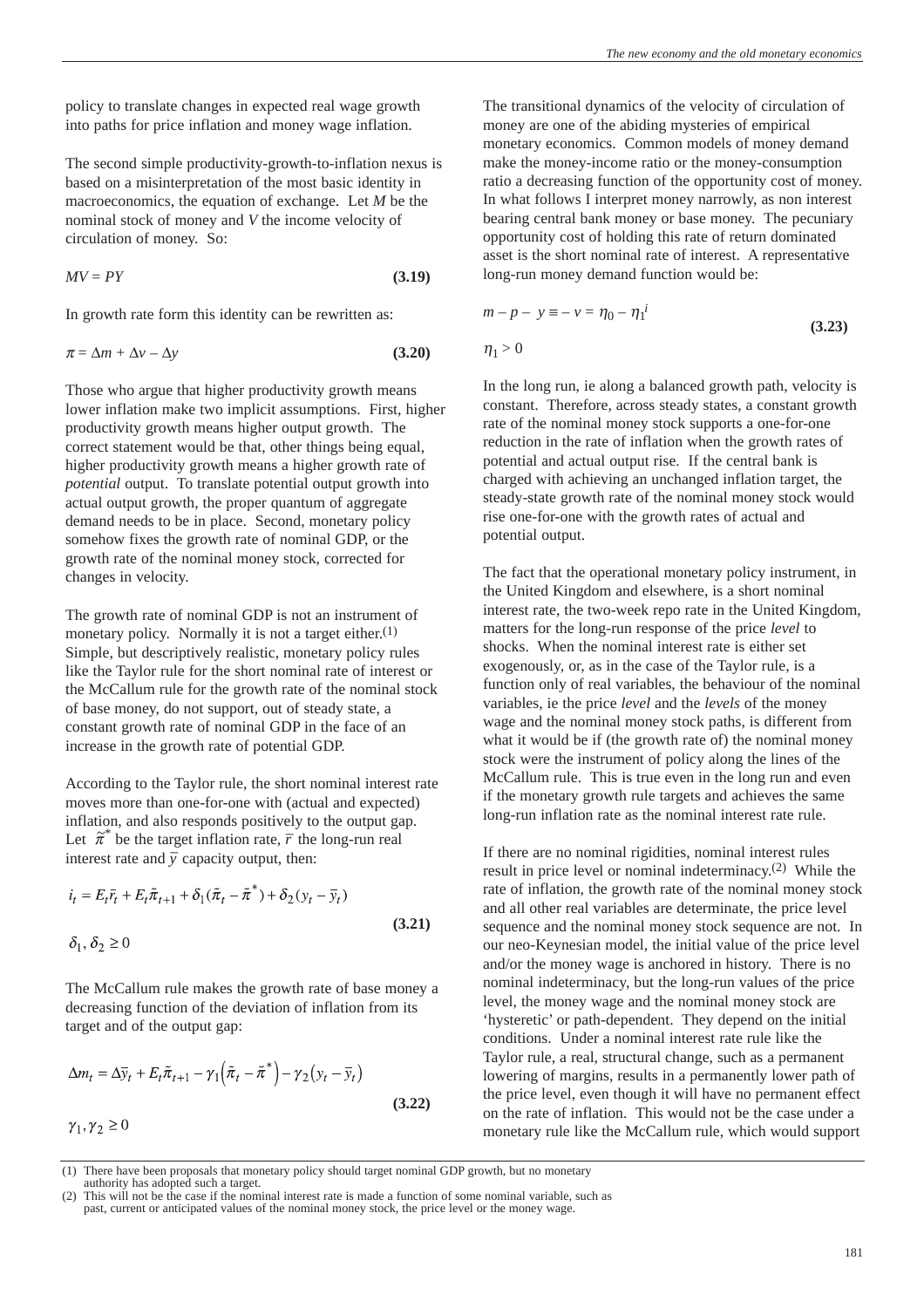an unchanged long-run path of the price level in steady state following a permanent lowering of margins.

What can we expect to happen, in the long run, and on average, to the short nominal interest rate if the growth rate of potential output rises? Ignoring, for simplicity, term and risk premia, the expected real interest rate equals the nominal interest rate minus the expected rate of inflation. In the long run, actual, expected and target inflation will coincide and the real exchange rate is constant. With the domestic real interest rate equal to the world real interest rate, domestic nominal rates in steady state are therefore given by:

$$
i = \tilde{\pi}^* + rf \tag{3.24}
$$

If the world real rate of interest is not changed in the long run when UK productivity growth rises, the achievement of an unchanged inflation target will still require the same long-run path of UK nominal interest rates as before.

It is easy to think of circumstances where an increase in the growth rate of UK potential output is associated with an increase in the long-run global real rate of interest. This would be the case, for instance, if, in the spirit of the New Paradigm, the increase in the growth rate of productivity were a worldwide phenomenon associated with an increase in the marginal real rate of return to capital investment. If the equity risk premium is unchanged, the global real rate of interest would also rise, and the UK real interest rate would rise with it. With an unchanged inflation target, the long-run path of the UK short nominal interest rate would have to be higher.

To get the short-run effect, assume that the long-run real interest rate is unchanged. According to the Taylor rule, the short-run response of nominal rates will depend on the short-run impact of increased productivity growth on the output gap. Productive potential is given by the real value added that would be produced if employment were at its equilibrium level. Since there is no evidence of significant intertemporal substitution in labour supply, equilibrium employment can be written as  $\overline{L}(1-U^N)$ , where  $\overline{L}$  is the exogenous labour force. Potential output is therefore given by:

$$
\overline{Y} = AF\left(K, \overline{L}\left(1 - U^N\right), N\right) - \frac{P^f}{P} N \tag{3.25}
$$

So-called supply-side shocks or supply-side improvements almost always have direct and indirect effects on aggregate demand as well. Even with an unchanged path of nominal interest rates, aggregate demand is likely to be boosted by the kind of structural changes that boost the trend growth rate of productive potential, which we can represent here as an increase in the growth rate of total factor productivity, *A*.

Aggregate demand is the sum of private consumption, *C*, private investment, *I*, government exhaustive spending, *G*, and net exports, *X*.

#### $Y = C + I + G + X$

Private consumption depends on permanent after-tax labour income, current after-tax labour income and real financial wealth. It may also depend on the path of current and anticipated future real interest rates. 'Confidence effects' influence investment as well as consumption. Private financial wealth is the sum of real stock market wealth, *V*, real housing wealth, the real value of the stock of base money, the real value of the public debt and the real value of net claims on the rest of the world. Private investment can be viewed as driven by (marginal) *V*, by confidence effects and by corporate cash flow, liquidity and balance sheet strength. Net exports depend negatively on domestic demand and positively on real competitiveness and on demand in the rest of the world.

Higher growth of potential output is likely to boost households' perceptions of their permanent incomes, even if their current incomes do not rise immediately. Housing wealth may increase. If any part of the productivity gains is appropriated by the owners of capital, stock market valuations will rise and household financial wealth with it. Even if the valuation of existing capital is not boosted (say because technical progress cannibalises the old capital stock and reduces profit margins), the return to investment in the appropriate new sectors could be very high. Intangibles like household and business confidence may be boosted. All this will stimulate private consumption and investment. It is not at all inconceivable that aggregate demand is, in the short and medium term, boosted by more than potential output. This would call for a higher short-run path of nominal interest rates in order to achieve an unchanged inflation target, not a lower one. In the long run, if the real interest rate and the inflation target are unchanged, higher productivity growth will have no effect on the path of nominal interest rates.

All this is a long, some might say long-winded, way of saying that inflation is, always and everywhere, in part a monetary phenomenon. It is important to remind oneself of that old truth, however, lest one gets carried away on a wave of supply-side euphoria.

Whatever the plausibility and quantitative significance of the supply-side improvements reviewed here, it is vitally important that we recognise that their implications for monetary policy, given an unchanged inflation target, are by no means straightforward. The view that a sustained reduction in the natural rate of unemployment, a sustained fall in margins or a sustained increase in the rate of growth of productivity all unambiguously imply that the path of short-term nominal interest rates can be lower than it would otherwise have been, without this posing a threat to the inflation target, is almost certainly mistaken.

## **4 Conclusion**

Even if much of the claims made for the New Economy is hype, what remains is substantial enough to matter for the